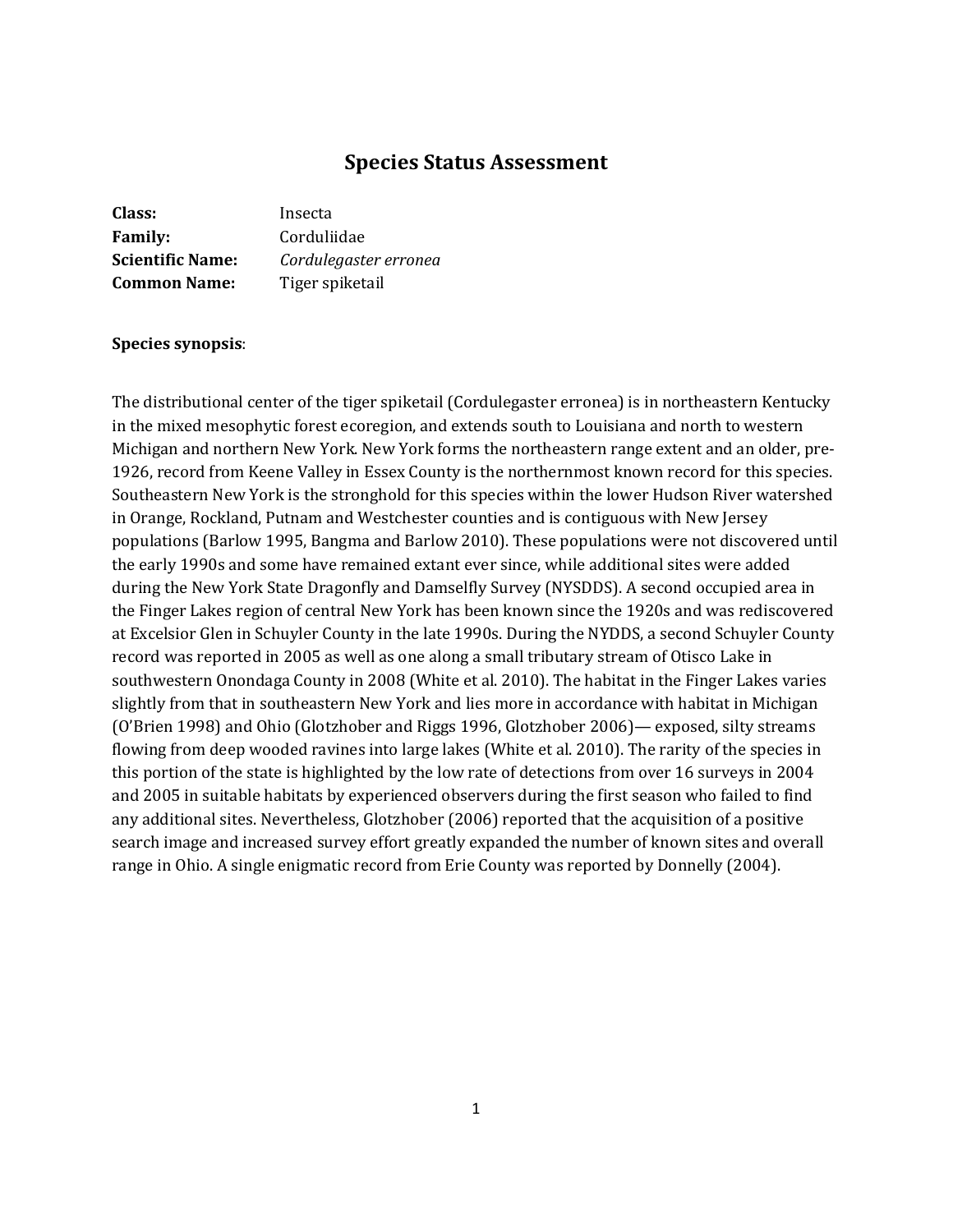Across their range, *C. erronea* are habitat specialists inhabiting tiny, forested, spring-fed coldwater streams, small spring trickles, or seeps in partial shade that are too small for fish but where there is a constant, slight water flow and a sandy or gravelly substrate (Barlow 1995, Donnelly 1999, Dunkle 2000). In northern New Jersey, the species is restricted to perennial low-to-mediumgradient forested cold water springs and trickles with a fine sand substrate that is relatively free of organic matter with a mix of skunk cabbage, jewelweed, sedges, and ferns (Barlow 1995). In Ohio, *C. erronea* use small headwater streamlets with persistent flow and good forest cover in steep ravinres and adults spend significant time in the forest canopy and flying the stream during the day (Glotzhober 2006). An informative distribution model found that environmental variables with topograhic position (slope, topographic index) and surficial geography were the most important parameters for defining suitable habitats for this species (New York Natural Heritage Program 2011). It has also been noted that geological areas conducive to the formation and maintenance of numerous permanent spring-fed seeps draining into deep, wooded glacial valleys were ideal locations.

#### **I. Status**

# **a. Current and Legal Protected Status**

| i.  | Federal  | Not listed       | Candidate? | Nο |
|-----|----------|------------------|------------|----|
| ii. | New York | Not listed; SGCN |            |    |

## **b. Natural Heritage Program Rank**

| ii. | <b>New York</b> | <b>Tracked by NYNHP?</b> |  |
|-----|-----------------|--------------------------|--|

#### **Status Discussion:**

White *et al.* (2010) suggests that the status remain S1(5 or fewer occurrences, or few remaining acres or miles of stream, or factors demonstrably making it especially vulnerable to extinction rangewide or in New York State), although the number of records found during the New York Dragonfly and Damselfly Survey indicates that there are more than 5 occurrences and additional new locations can be expected.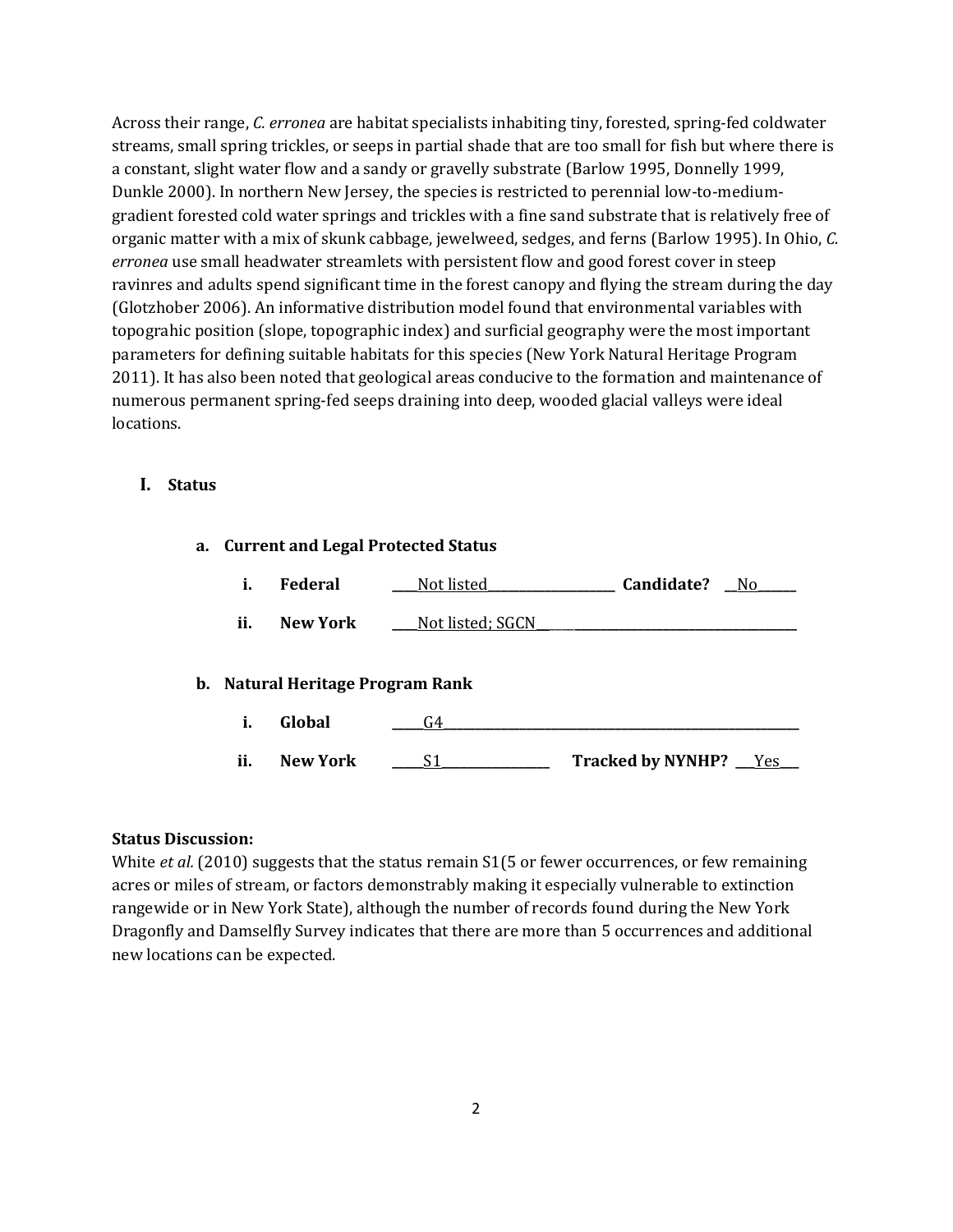## **II. Abundance and Distribution Trends**

**a. North America**

| <i>i.</i> Abundance       |        |         |
|---------------------------|--------|---------|
| declining<br>__increasing | stable | unknown |
| Distribution:<br>Ħ.       |        |         |
| declining<br>increasing   | stable | unknown |

Time frame considered: *Last assessment US 1985; Canada 2011* 

## **b. Regional**

| <i>i.</i> Abundance                         |                         |
|---------------------------------------------|-------------------------|
| declining _____increasing                   | stable X unknown        |
| ii. Distribution:                           |                         |
| ____ declining _____increasing              | X stable ______ unknown |
| <b>Regional Unit Considered:</b> Northeast  |                         |
| Time Frame Considered: Last assessment 1985 |                         |

**c. Adjacent States and Provinces**

| <b>CONNECTICUT</b>         |                                 | <b>Not Present</b> | No data          |
|----------------------------|---------------------------------|--------------------|------------------|
| <i>i.</i> Abundance        |                                 |                    |                  |
|                            | ____ declining _____ increasing |                    | stable X unknown |
| ii. Distribution:          |                                 |                    |                  |
|                            | ____ declining _____ increasing |                    | stable X unknown |
|                            |                                 |                    |                  |
| Listing Status: Threatened |                                 | SGCN? Yes          |                  |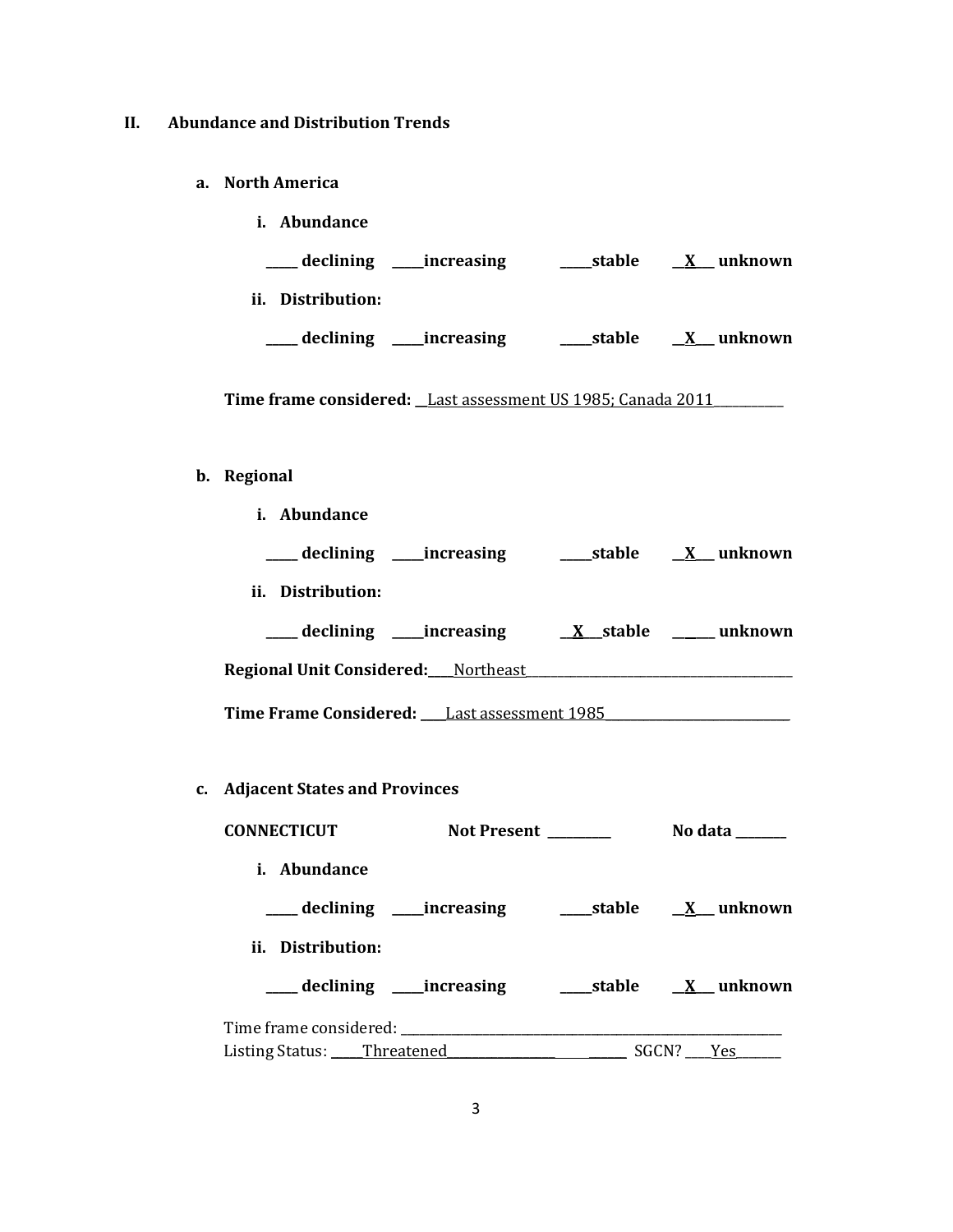| <b>MASSACHUSETTS</b>                                                                                | Not Present $X$                                                    | No data $\_\_\_\_\_\_\_\_\_\_\_\_\_\_\_\_\_$ |
|-----------------------------------------------------------------------------------------------------|--------------------------------------------------------------------|----------------------------------------------|
| <b>QUEBEC</b>                                                                                       | Not Present $X$                                                    | No data $\_\_\_\_\_\_\_\_\_\_\_\_\$          |
| <b>VERMONT</b>                                                                                      | Not Present $X$                                                    | No data ______                               |
| <b>NEW JERSEY</b>                                                                                   | Not Present _______                                                | No data $X$                                  |
| i. Abundance                                                                                        |                                                                    |                                              |
|                                                                                                     |                                                                    |                                              |
| ii. Distribution:                                                                                   |                                                                    |                                              |
|                                                                                                     |                                                                    |                                              |
|                                                                                                     |                                                                    |                                              |
| Listing Status: Not Listed SGCN? No Listing Status:                                                 |                                                                    |                                              |
| <b>ONTARIO</b>                                                                                      |                                                                    |                                              |
| i. Abundance                                                                                        |                                                                    |                                              |
|                                                                                                     | ___ declining ____increasing ______stable ___ X___ unknown         |                                              |
| ii. Distribution:                                                                                   |                                                                    |                                              |
|                                                                                                     |                                                                    |                                              |
|                                                                                                     |                                                                    |                                              |
| Listing Status: Not Listed North 2008 and 2008 and 2008 and 2008 and 2008 and 2008 and 2008 and 200 |                                                                    |                                              |
|                                                                                                     |                                                                    |                                              |
| PENNSYLVANIA                                                                                        | Not Present ________                                               | No data $X$                                  |
| i. Abundance                                                                                        |                                                                    |                                              |
|                                                                                                     |                                                                    |                                              |
| ii. Distribution:                                                                                   |                                                                    |                                              |
|                                                                                                     | ___ declining ____ increasing ______ stable __ <u>X</u> __ unknown |                                              |
|                                                                                                     |                                                                    |                                              |
|                                                                                                     |                                                                    |                                              |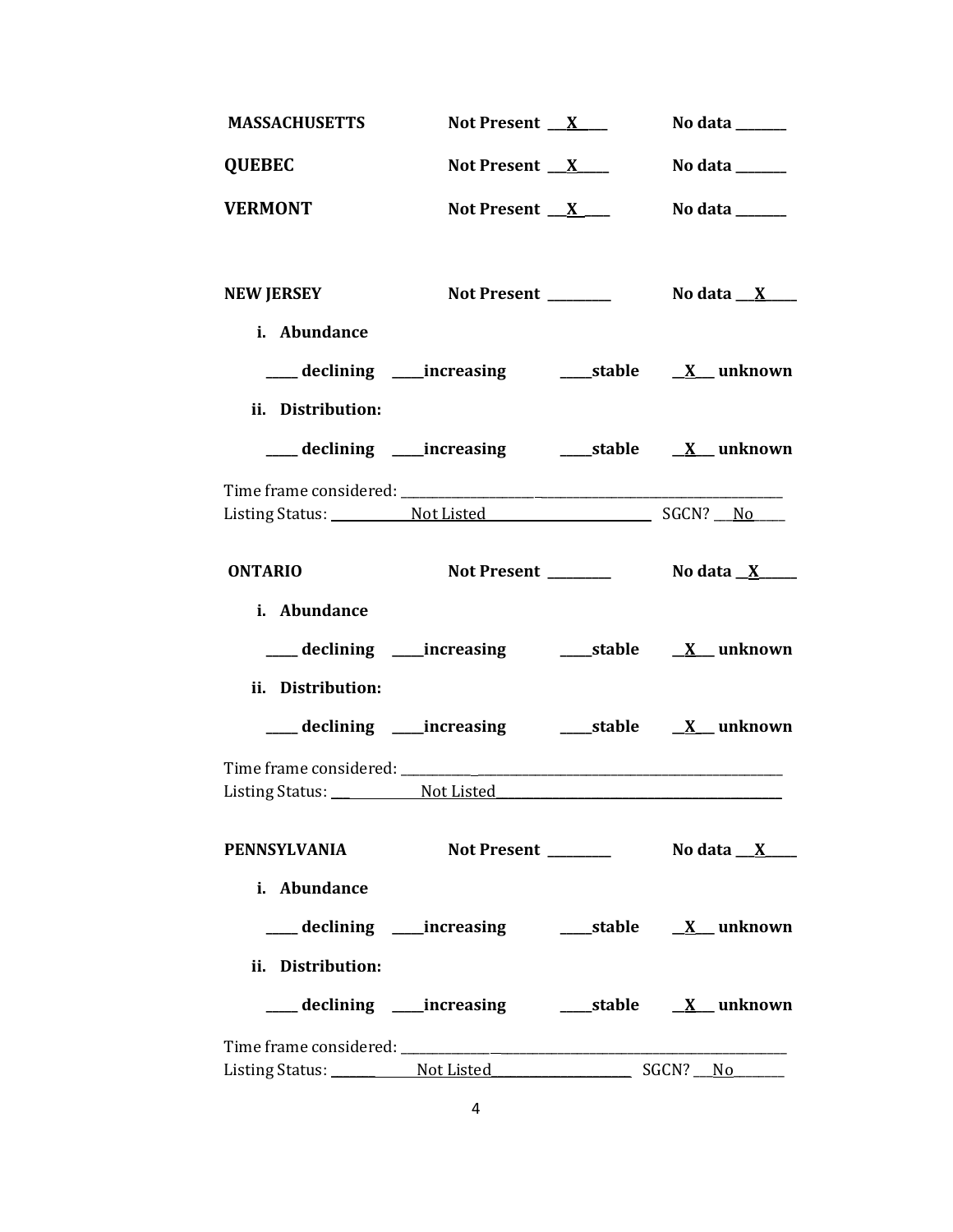#### **d. NEW YORK**

| No data |  |
|---------|--|
|         |  |

**i. Abundance**

| __declining ____increasing       | stable          | $\underline{X}$ unknown |
|----------------------------------|-----------------|-------------------------|
| ii.<br>Distribution:             |                 |                         |
| declining ____increasing         | <u>X</u> stable | unknown                 |
| Time frame considered: 2005-2009 |                 |                         |

#### **Monitoring in New York.**

The New York State Dragonfly and Damselfly Survey (NYSDDS) was conducted from 2005-2009 but there are no organized, regular monitoring or survey activities directed toward this species or to sites where it has been documented.

#### **Trends Discussion:**

No estimate of population size for this species has been made based on observations from 10 locations in eight counties documented from 1993 through 2010 and documented by Ken Soltesz (Donnelly 1999), and participants in the NYDDS (White et al. 2010) and one 2010 record from Saratoga County (NY Natural Heritage Program 2013). The full extent and size of these populations have not been determined and most sites have not been revisited, so long-term trends are unclear.

New location information on *C. erronea* in New York in recent years may reflect heightened interest in surveying for this species rather than a population increase or a range expansion (White *et al.* 2010).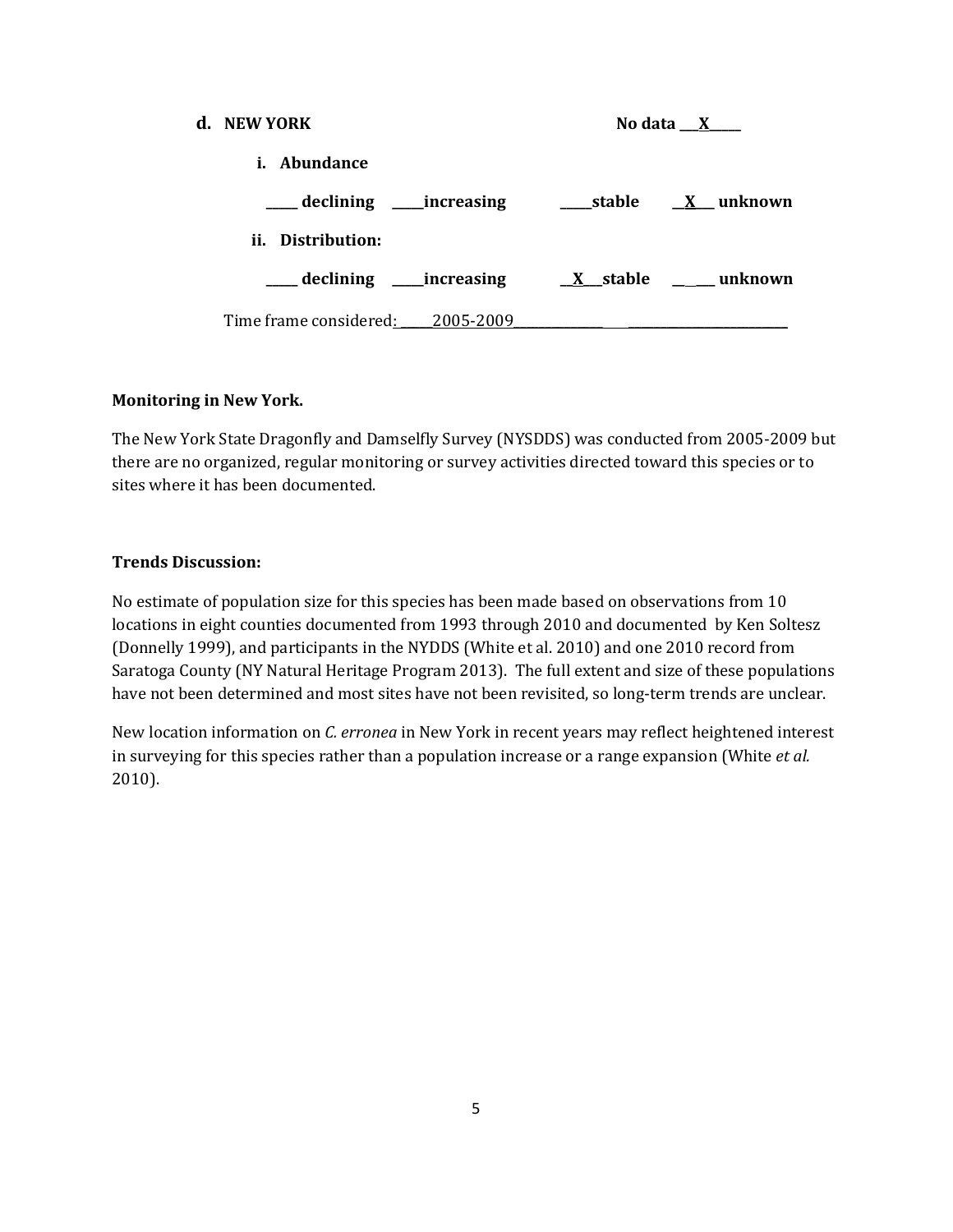

**Figure 1**. Conservation status of the tiger spiketail in North America (NatureServe 2012).



**Figure 2.** Distribution of the tiger spiketail in the United States (Donnelly 2004).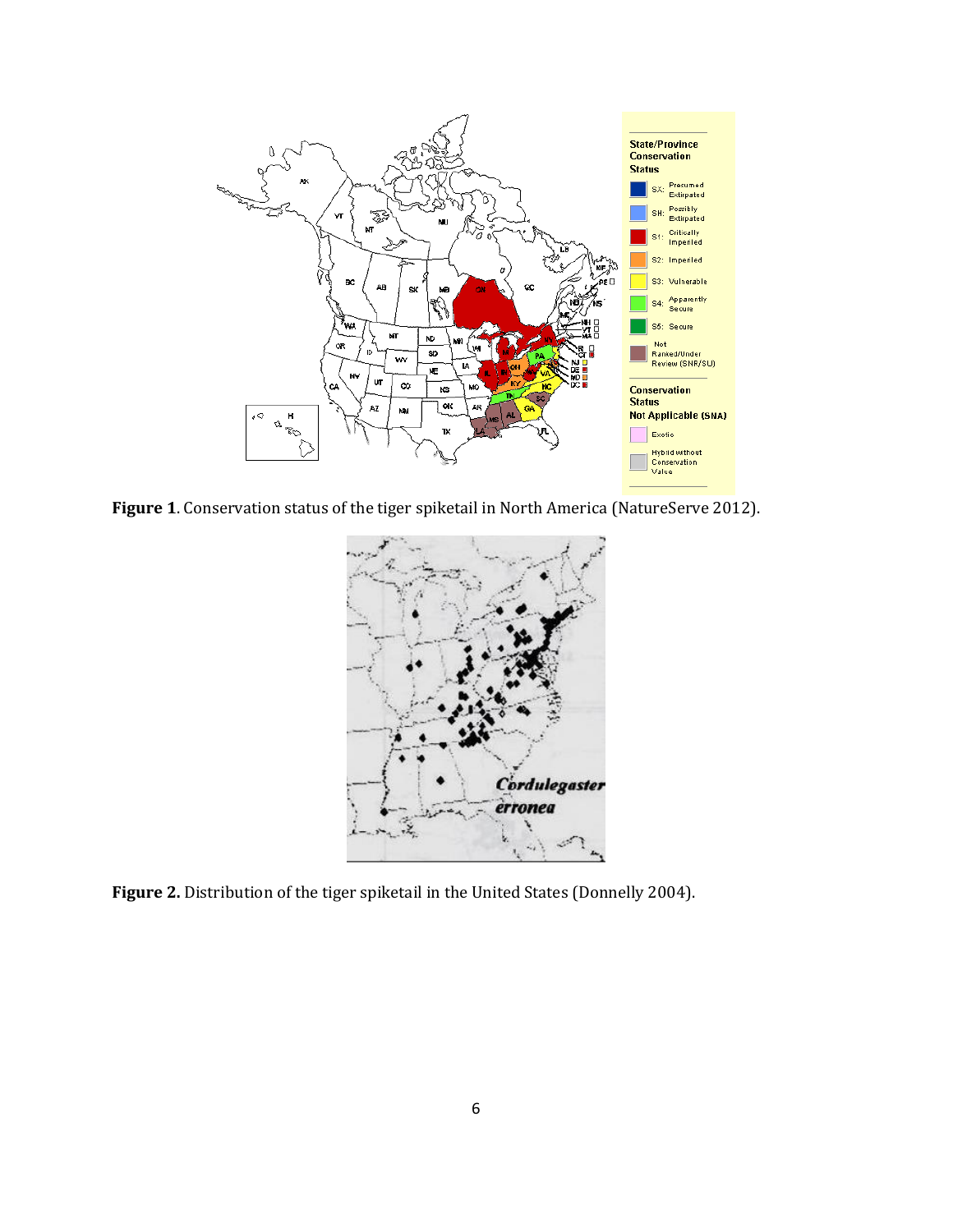

**Figure 3**. Occurrence records of the tiger spiketail in New York (White *et al.* 2010).

## **III. New York Rarity, if known:**

| Historic      | # of Animals | # of Locations | % of State |
|---------------|--------------|----------------|------------|
| prior to 1970 |              |                |            |
| prior to 1980 |              |                |            |
| prior to 1990 |              |                |            |

## **Details of historic occurrence:**

From Nature Serve Explorer (2009): Tompkins County — No date, historically confirmed

| Current | # of Animals | # of Locations | % of State |
|---------|--------------|----------------|------------|
|         |              |                | 1 (104     |

## **Details of current occurrence:**

Number of occurrences obtained from the map by White *et al.* (2010) using data collected during The New York Dragonfly and Damselfly Survey 2005-2009 and information in Donnelly (1999) and the New York Natural Heritage Database (2013).

Erie County- No date (Donnelly 2004)

This is the same historical as below Putnam County — Highlands (2007)

Rockland County — Doodletown (2006 )

Schuyler County — 2 locations: 1999 (Excelsior Glen), 2005 (Hector)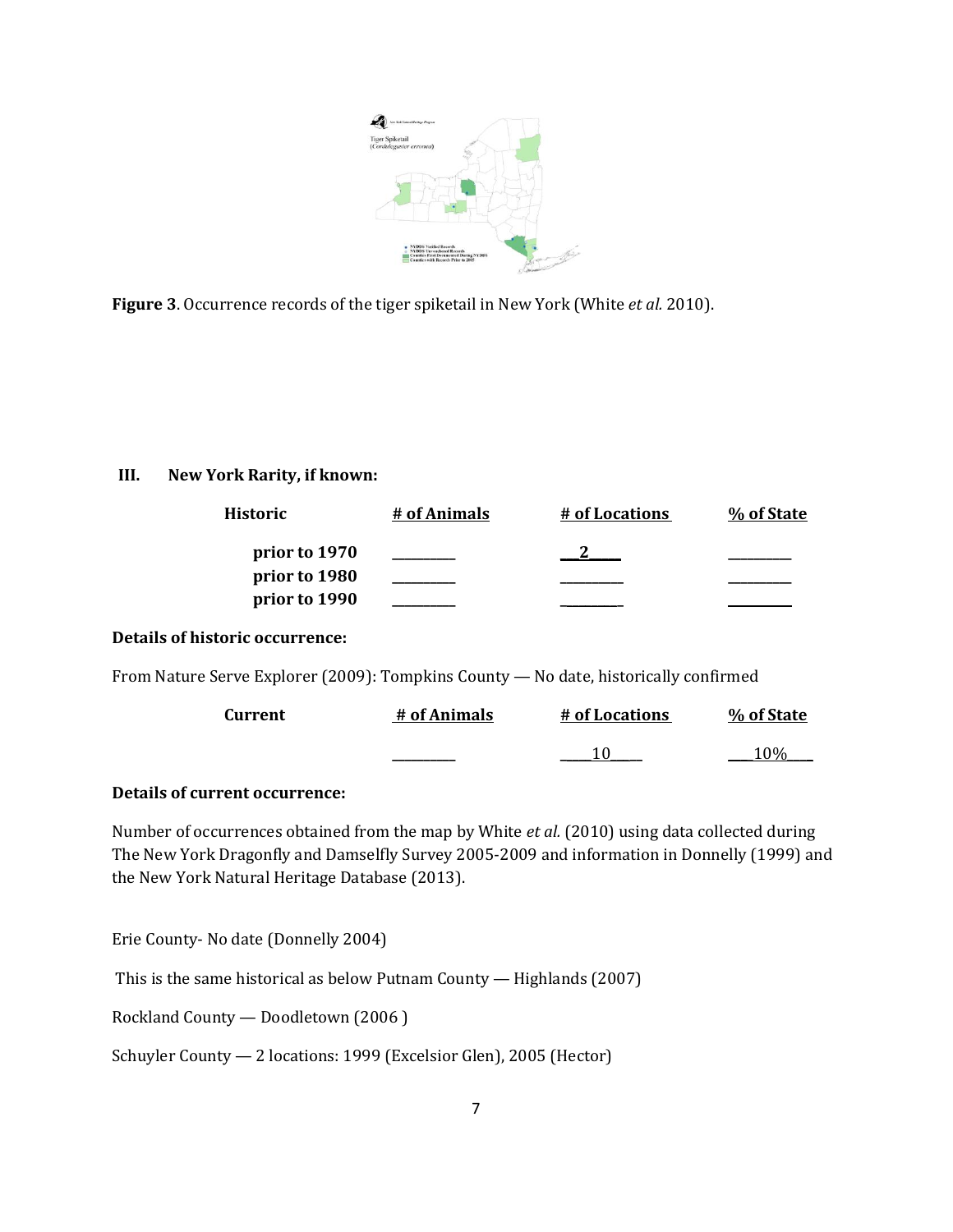Westchester County — 2 locations: 1993 (Bedford), 1995 and 2006 (Ward Pound Ridge) Orange County – Prosperous Valley Road (2009)

Onondaga County – Otisco Lake (2008)

Saratoga County – Great Sacandaga Lake (2010)

#### **New York's Contribution to Species North American Range:**

**Distribution** (percent of NY where species occurs) **Abundance** (within NY distribution)

| X | $0 - 5%$  | abundant      |
|---|-----------|---------------|
|   | $6 - 10%$ | common        |
|   | 11-25%    | fairly common |
|   | 26-50%    | uncommon      |
|   | >50%      | rare          |

**NY's Contribution to North American range**

- $X$  0-5%  $\frac{6-10\%}{2}$
- $11-25%$
- \_\_\_\_ 26-50%

## **Classification of New York Range**

**\_\_\_\_\_ Core**

**\_\_X\_\_ Peripheral**

**\_\_\_\_\_ Disjunct**

**Distance to core population:**

**\_\_~700 mi\_\_\_\_\_\_\_**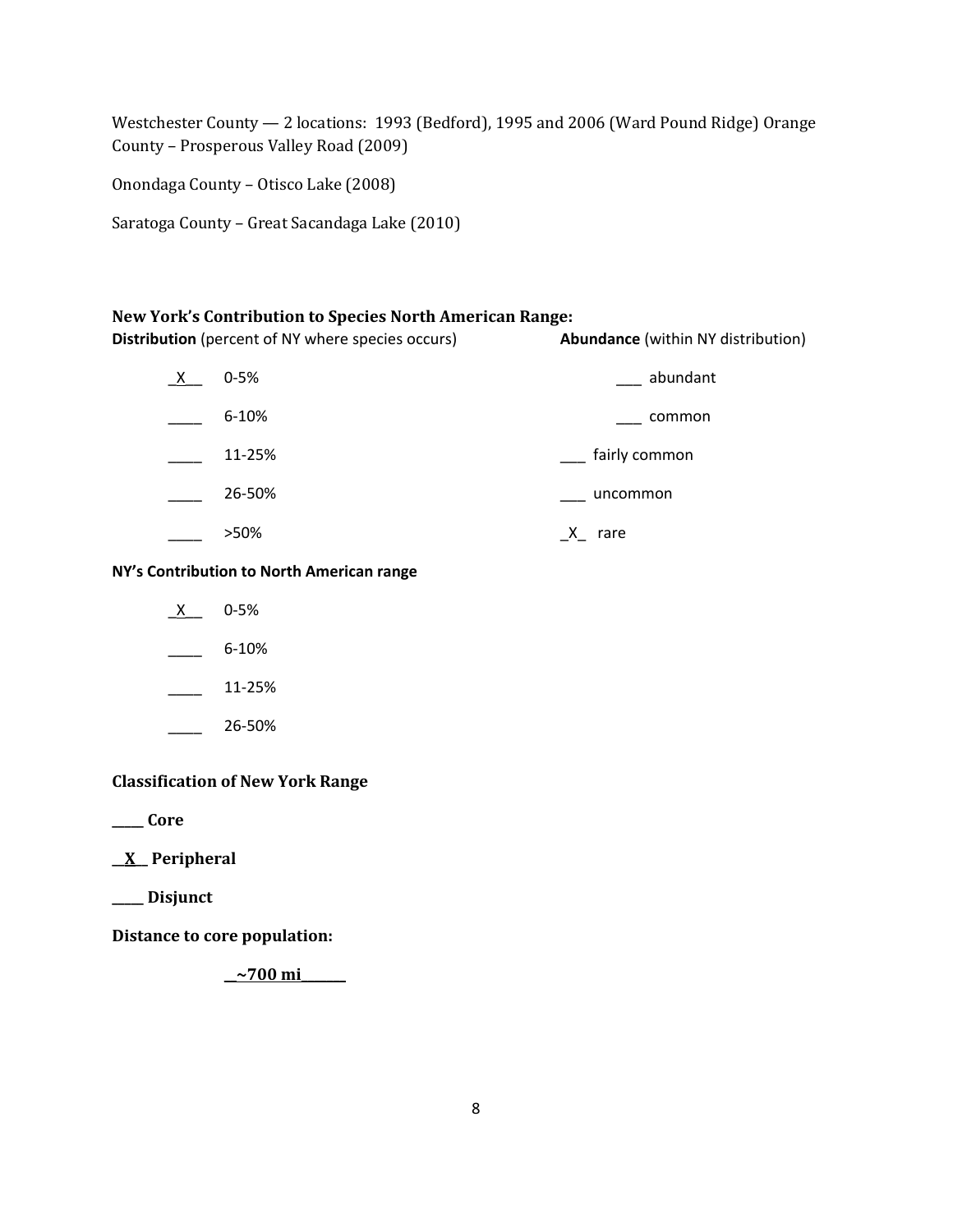#### **Rarity Discussion:**

*C. erronea* is an uncommon species distributed across the northeastern United States south to Tennessee and west to Missouri (Dunkle 2000). It has a total known range from New York, Connecticut, New Jersey, Pennsylvania, Delaware, Maryland, Virginia, West Virginia, North Carolina, South Carolina, Kentucky, Tennessee, Alabama, Louisiana, Georgia, Mississippi, Illinois, Michigan, and Ohio (Abbott 2007). It is known to occur in eight counties in New York State, with no population estimates determined. Further survey efforts may result in the identification of additional populations or range expansions, and may enable population sizes to be estimated.

## **IV. Primary Habitat or Community Type:**

- 1. Headwater Creek, Low Gradient, cool to cold, sand and gravel bottom
- 2. Headwater Creek, Low-Moderate Gradient, cool to cold, sand and gravel bottom

#### **Habitat or Community Type Trend in New York:**

| Declining                       | Stable | Increasing | <u>X</u> Unknown |
|---------------------------------|--------|------------|------------------|
| Time frame of decline/increase: |        |            |                  |
| <b>Habitat Specialist?</b>      |        | X Yes      | No.              |
| <b>Indicator Species?</b>       |        | X Yes      | No.              |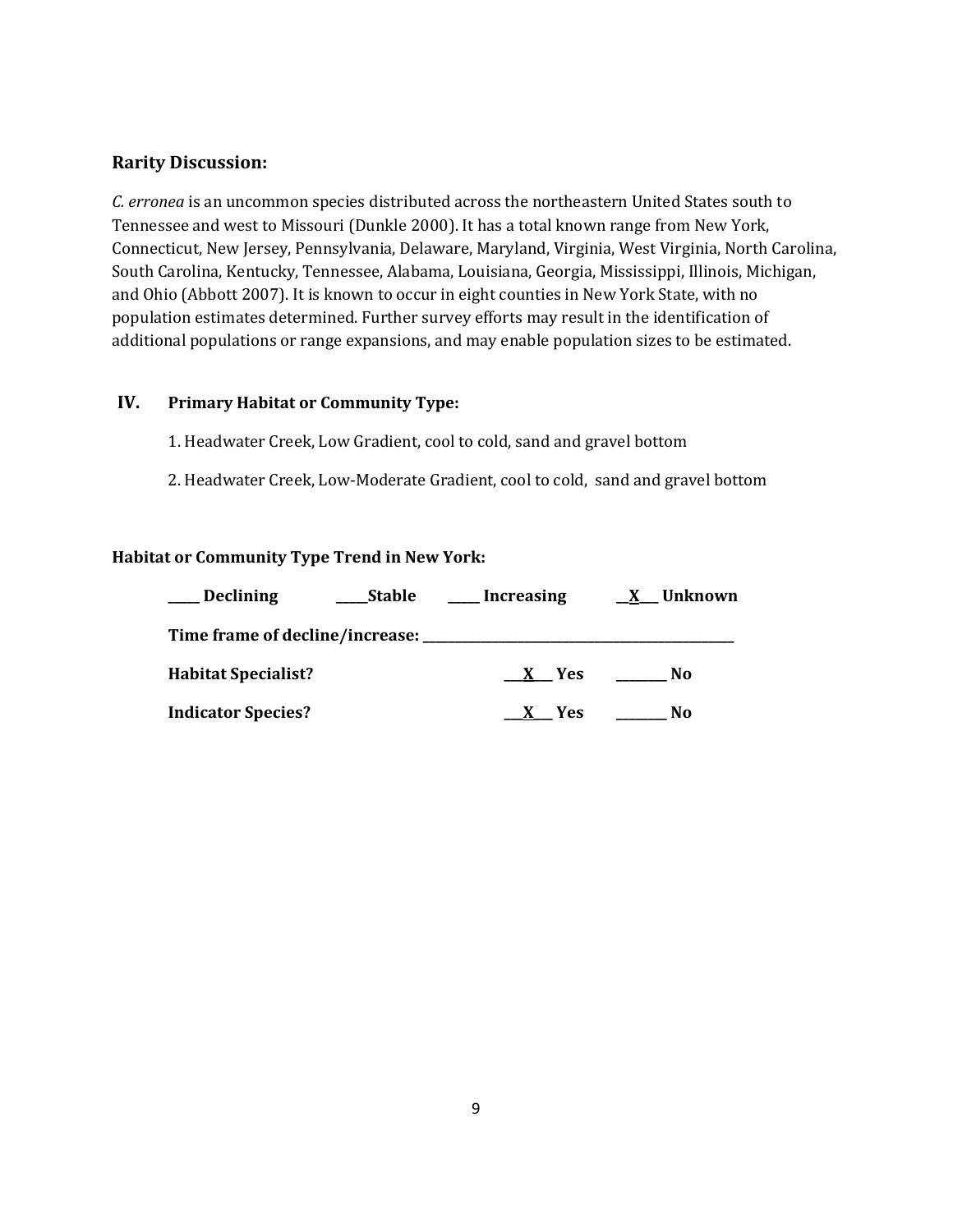#### **Habitat Discussion:**

*C. erronea* inhabits coldwater streams, small spring trickles, or seeps in partial shade that are too small for fish where there is a constant, slight water flow and a non-silt substrate (Barlow 1995, Dunkle 2000, Nikula et al. 2003, Holst 2005). Larvae are aquatic and found in the water during this lifestage, whereas adults are terrestrial and are found in habitats surrounding streams, springs, and seeps.

## **V. New York Species Demographics and Life History**

- **\_\_X\_\_\_ Breeder in New York**
	- **\_\_X\_\_\_ Summer Resident**
	- **\_\_X\_\_\_ Winter Resident**
	- **\_\_\_\_\_ Anadromous**

**\_\_\_\_\_ Non-breeder in New York**

- **\_\_\_\_\_ Summer Resident**
- **\_\_\_\_\_ Winter Resident**
- **\_\_\_\_\_ Catadromous**
- **\_\_\_\_\_ Migratory only**
- **\_\_\_\_\_Unknown**

## **Species Demographics and Life History Discussion:**

*C. erronea* larvae are aquatic and burrow tail first into the substrate of waters where they are found. They then cover themselves with muck and wait for prey (Mead 2003). Adults are terrestrial and perch at an oblique (about a 45 degree) angle on vegetation on the edges of their water habitats and hunt in fields and forest clearings (Nikula *et al.* 2003). Females oviposit by hovering vertically over shallow water and plunging the tip of their abdomen into the mud in a sewing-machine like movement (Dunkle 2000, Nikula et at. 2003). *C. erronea* larvae feed on smaller aquatic invertebrates and adults feed on insects which they capture in flight (New York Natural Heritage Program 2009). In Ohio, larvae inhabit sandy (less often silt or muck) stretches of very shallow streamlets upstream of obstructions that exclude fish (Glotzhober 2006).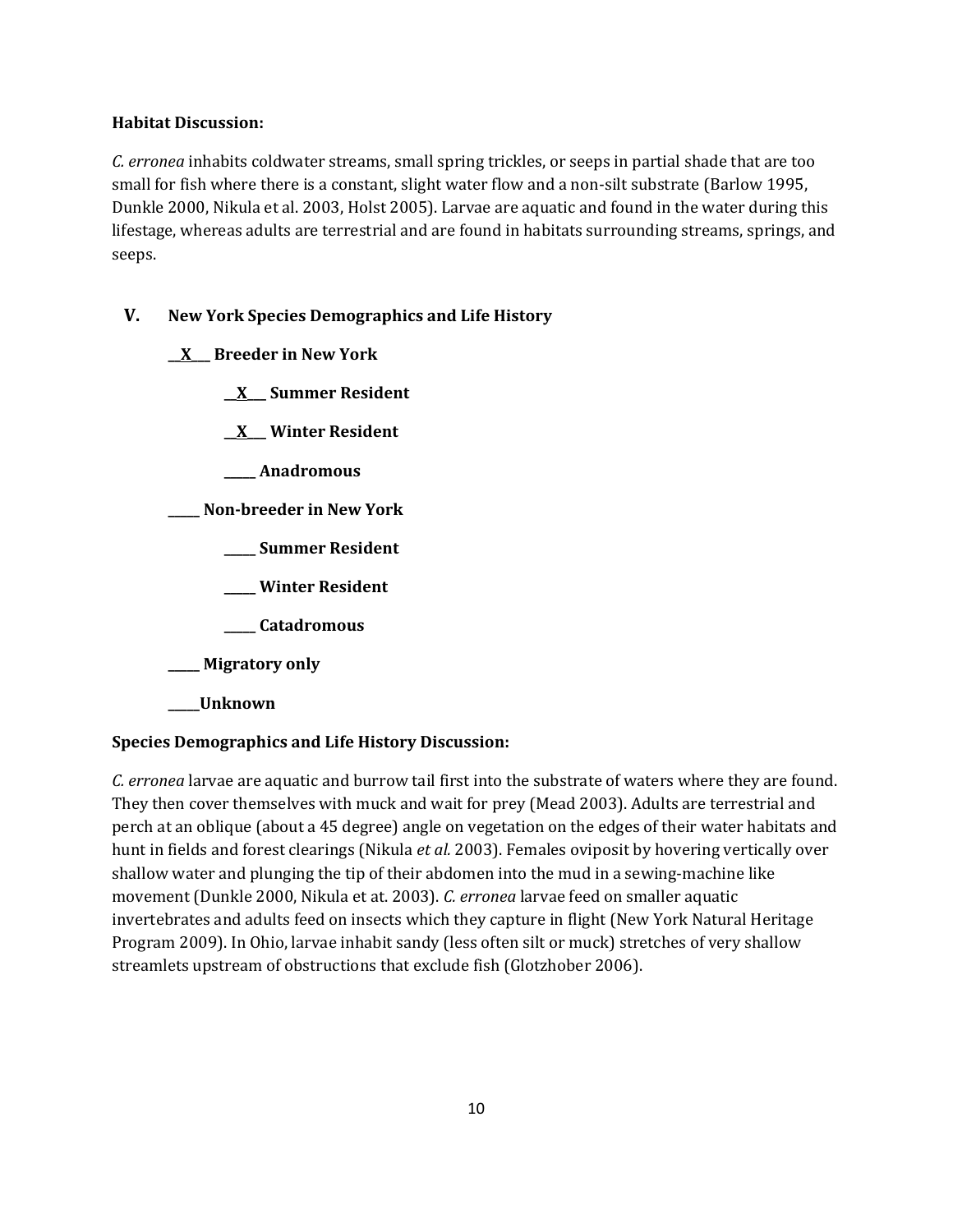## **VI. Threats:**

Since seepage areas are key areas for this species for oviposition, any activities that alter the groundwater seepages in an area would be a threat to tiger spiketails. Little published information is available citing specific cases of negative impacts to the various species of stream and seepage dwelling odonates, but any activities which degrade the sensitive hydrology of these habitats would threaten populations of these species. The most important likely negative impacts would come from changes in the natural hydrology such as nearby development, increases in the sediment load of the seepage or associated stream (such as might result should logging occur down to the stream edge), changes in dissolved oxygen content, direct effects of pesticides, and chemical contamination by runoff of agricultural or other discharge (Novak 2006).

## **Are there regulatory mechanisms that protect the species or its habitat in New York?**

**\_\_\_\_\_ No \_\_\_\_\_ Unknown**

**\_\_\_X\_\_\_ Yes** 

Article 15 of Environmental Conservation Law provides protection of rivers, streams, lakes and ponds through the Protection of Waters Program.

## **Describe knowledge of management/conservation actions that are needed for recovery/conservation, or to eliminate, minimize, or compensate for the identified threats:**

Any measures to reduce water contamination, agricultural run-off, siltation, and damming that would affect flow of springs and small stream seepage areas should be considered when managing for this species (White *et al.* 2010).

Further research is needed to define the distribution and population size of the tiger spiketail. In addition, research is required to understand the habitat requirements and threats to this species, and to create appropriate management guidelines for its persistence in known locations (White *et al.* 2010).

A distributional model predicted that the tributaries feeding into the central Finger Lakes, especially Seneca, Cayuga, Keuka, and Canandaigua lakes, as well as along Eighteen Mile creek near North Evens in Erie county should have suitable habitat for this rare and elusive species (New York Natural Heritage Program 2011). These are areas that could be surveyed.

Conservation actions following IUCN taxonomy are categorized in the table.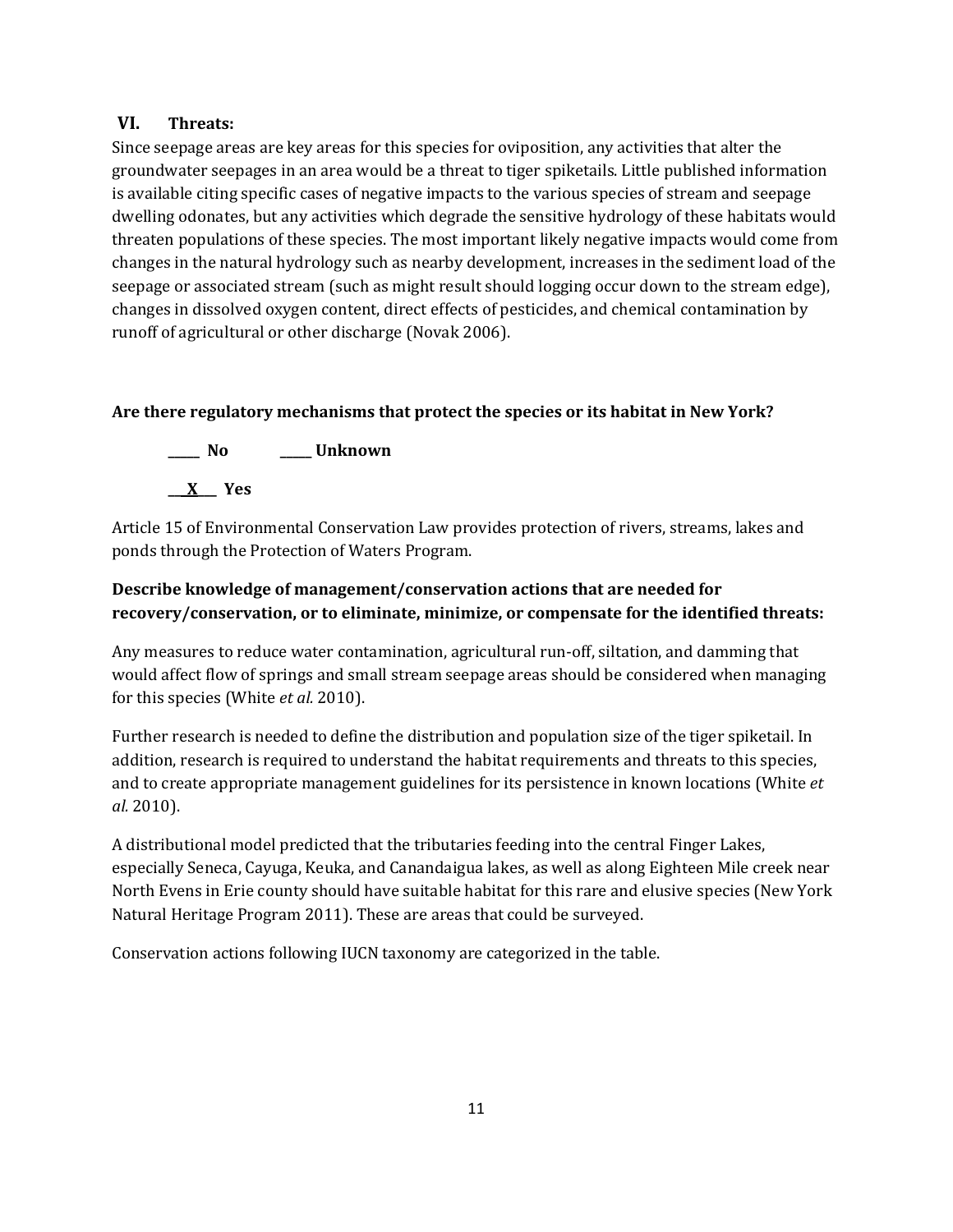| <b>Conservation Actions</b>    |                            |  |  |
|--------------------------------|----------------------------|--|--|
| <b>Action Category</b>         | <b>Action</b>              |  |  |
| Law and Policy                 | Policies and Regulations   |  |  |
| <b>Education and Awareness</b> | Training                   |  |  |
| <b>Education and Awareness</b> | Awareness & Communications |  |  |

The Comprehensive Wildlife Conservation Strategy (NYSDEC 2005) includes recommendations for the following actions for odonates of seeps and rivulets, and for tiger spiketail in particular.

#### **Habitat monitoring:**

Support and encourage habitat monitoring efforts that would complete the baseline assessment of habitat quality and threats.

#### **Habitat research:**

\_\_\_\_ Support and encourage research projects that will help define preferred habitat in order to guide future monitoring, restoration and habitat protection efforts.

#### **New regulation:**

Recommendations for official state endangered, threatened, and special concern listing are an anticipated result of the statewide inventory. The gray petaltail is currently listed as Special Concern. It is possible that a change in this species listing status may be warranted following additional surveys or that one of the other two species may be recommended for listing and officially adding these species to the list would constitute a concrete action.

#### **Population monitoring:**

\_\_\_\_ Conduct surveys to obtain repeatable, relative abundance estimates for these species at known sites and newly discovered sites where access permission to conduct surveys is obtained (as indicated in the State Wildlife Grant Odonate Inventory Project).

#### **Statewide baseline survey:**

All of these species are known from fewer than 15 locations in the state, but new populations undoubtedly remain to be discovered. A currently approved, but not yet begun State Wildlife Grant Statewide Odonate Inventory Project will utilize volunteers, Natural Heritage Program and other staff to conduct surveys for these species at potential sites throughout the state.

## **VII. References**

- Bangma J. and A. Barlow. 2010. NJODES; The dragonflies and damselflies of New Jersey [web application] <http://www.njodes.com/Speciesaccts/species.asp>. Accessed 10 August 2012.
- Donnelly, T. W. 1999. The dragonflies and damselflies of New York. Prepared for the 1999 International Congress of Odonatology and 1st Symposium of the Worldwide Dragonfly Association. Colgate University, Hamilton, NY.